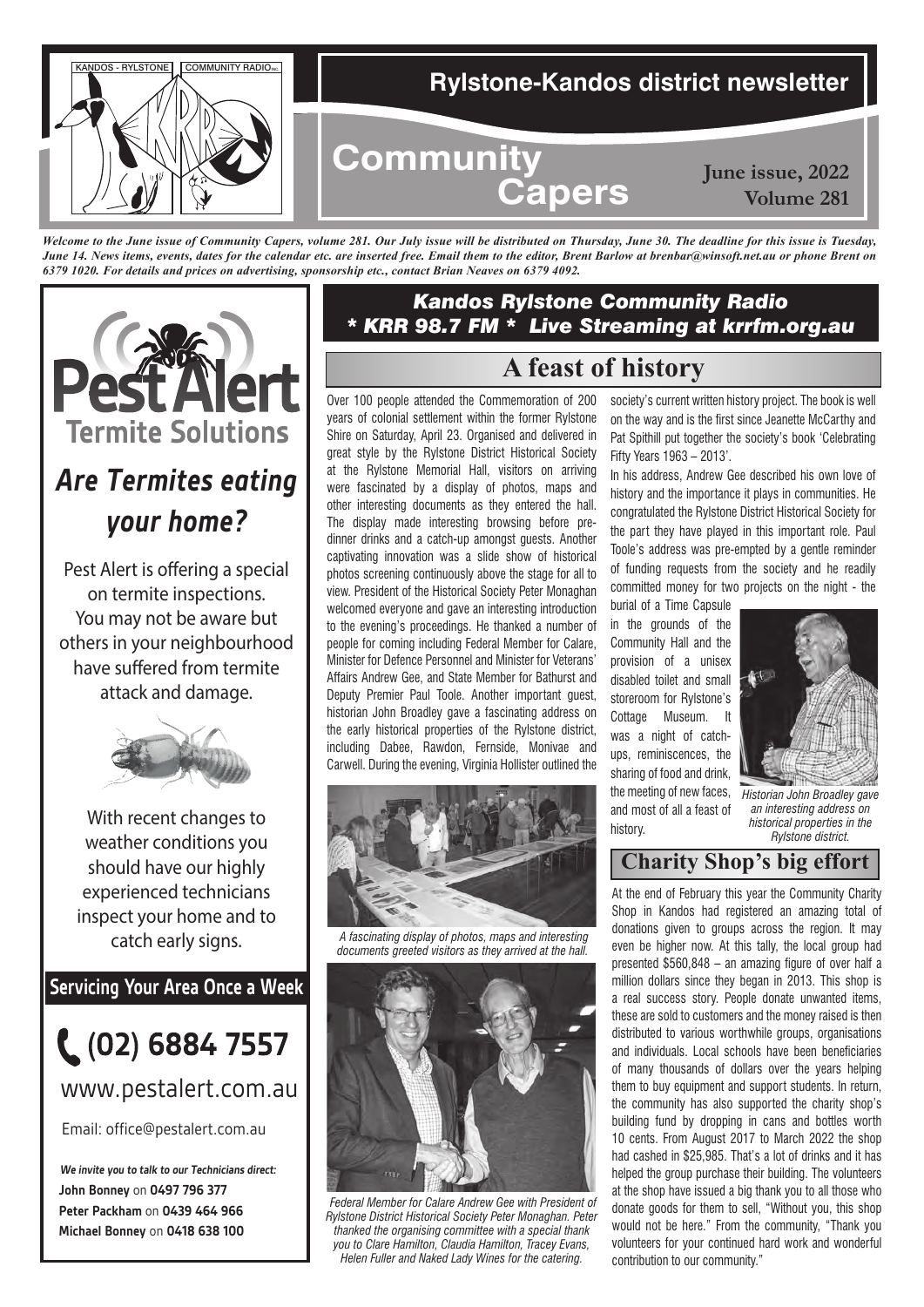*Community Capers is published by Kandos Rylstone Community Radio Inc. (KRR) at PO Box 99, Kandos NSW 2848. Funding has also been provided by the Mid-Western Regional Council and we acknowledge their support. Thank-you also to businesses and individuals across the region who have placed advertising or sponsored pages. Our publication could not continue without your support. Thank you everyone.* 

*Community groups and other organisations are welcome to list their meeting times, events, dates and venues. Please send all information to the editor, Brent Barlow, 38 Mudgee Street, Rylstone, NSW 2849, or email him at brenbar@winsoft.net.au or phone on 6379 1020 - mobile 0427 791 020. For advertising or sponsorship, please contact Brian Neaves on 6379 4092.*



*Clandulla's new vehicle is a great asset to their firefighting capabilities and will enable quick attention to fires in difficult terrain.*

### **Care and Transport**

Rylstone District Care and Transport is funded for Meals on Wheels, Transport and Social Support. For further information on any of the above services please contact their office on 6379 1519 or call into the office at 46 Mudgee St, Rylstone.



# *Capers info* **Fire fighters recognised**

Clandulla Rural Fire Service volunteers were recognised for their dedication, tenacity and selfless action during the 2019-20 bushfires that threatened properties and homes across the region with a medal presentation on May 3 at the Clandulla Fire Shed.

Fourteen members received National Registry Medals and all Clandulla members were thanked for their perseverance and commitment. During the presentation, Danny Busch Group Officer Cudgegong District RFS said this event was the worst fire season in living history, "And Clandulla was right at the fire front from day one," he said.

Inspector Troy Gersback said they couldn't thank the local firefighters enough.

"Through your hard work our community is still here. A big thank you to families and employers as well who supported our firefighting community at this time," he said.

Prior to the presentation, members and visitors took time to admire the new vehicle that they recently received. The category 9 village fire-fighting unit is an ideal addition to their two larger fire-fighting trucks and with its 600 litre water tank and efficient pump system will enable a small crew to reach spot fires quickly in difficult terrain.



 *Troy Gersback and Danny Busch from Cudgegong District RFS with Clandulla medal recipients.*

### **Bull A Rama**

Bull A Rama drew a good crowd and some excellent competitors to the Rylstone Showground on the Easter weekend. The annual event is organised by a sub-committee of the Rylstone Kandos Show Society and takes a lot of work each year to plan and set up. Committee member and one of the organisers, Nick Groz said it was a good day with some great bulls, talented riders a top live band Crawfish Stew from Newcastle and some wild mullets from young and old.

"I'm sure the riders enjoyed their visit to Rylstone. There was over \$16,000 prize money and one of

# **ANZAC Day**

Support for ANZAC Day was strong across the Kandos Rylstone area this year with around 200 people gathering for each of the Dawn Services in Rylstone and Kandos. The interruption due to COVID last year was a strong motivation for people to come together again on this iconic Australian day to remember the sacrifices that armed service personnel and their families made over the years. It was a great relief for onlookers to be able to line the main street of Kandos as the march proceeded from the rotunda to the Community Hall and they clapped as the procession passed, showing their appreciation. The commemoration service was held at 11am in the hall. Kandos Sub-Branch President John Taylor gave the prologue and Pastor Matthew Brooks-Lloyd was the guest speaker. A number of school students also recited some very moving essays they had written for the occasion.



*Family members representing their loved ones, scouts and school students joined returned service personnel and sub-branch members for the ANZAC Day march to the Kandos Community Hall.* 

the riders walked away with just under \$5,000 for his effort. We're also tallying up how much we can give our local Hospital auxiliary and other groups. We'd like to thank everyone for another successful Bull A Rama. To the crowd, the sponsors, the stall holders, the cowboys, the stock contractors and the hard working committee who keep this show rolling each and every year, a big thank you. We can't wait to bring you our 4th annual Bull A Rama in 2023.



*Spectators had a great view of all the bull riding action from the hill at the Rylstone Showground.*

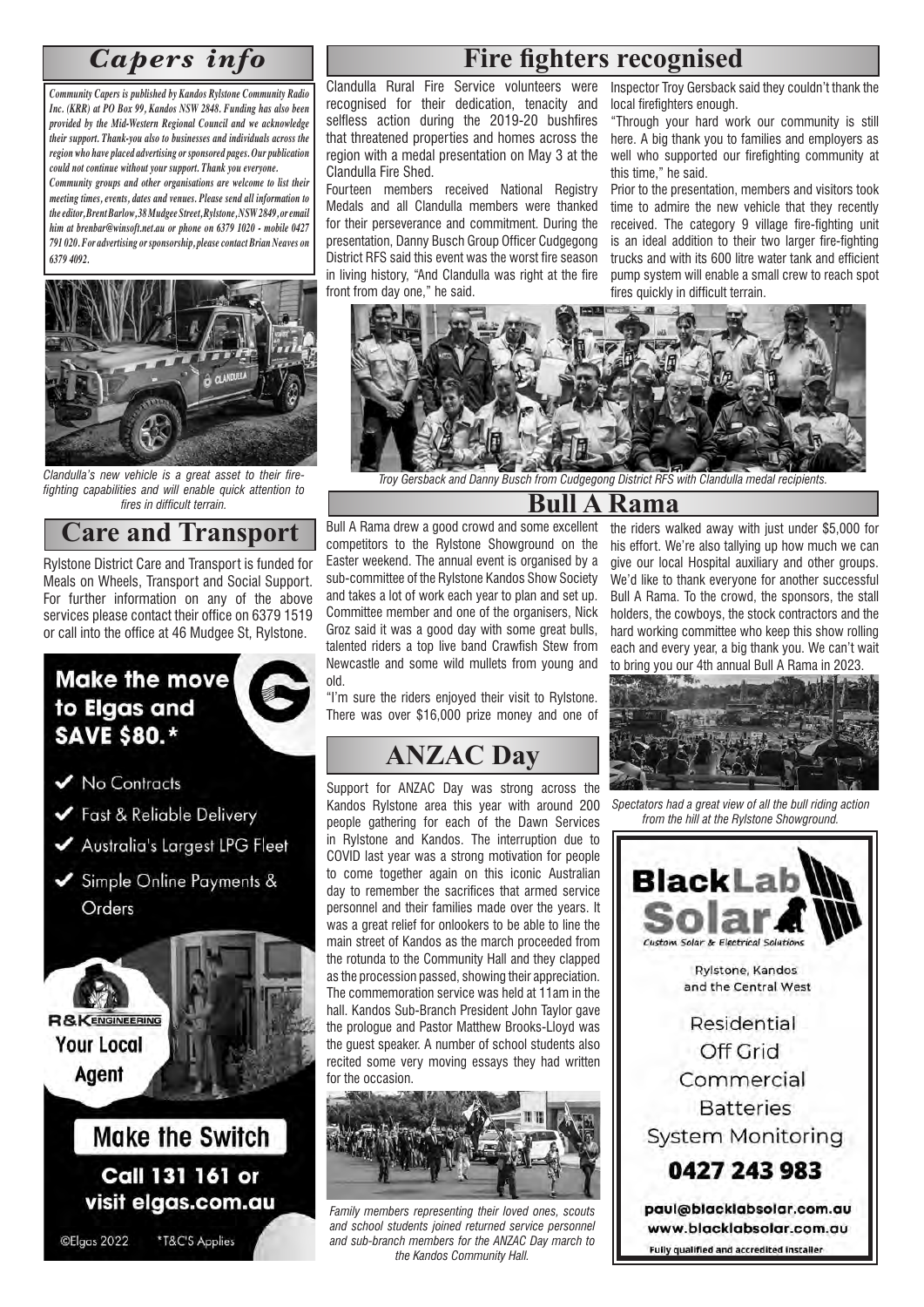# **Train rolls in**

Rylstone and Kandos residents had an opportunity to see another train roll into both stations over the ANZAC Day long weekend. The visit of the 4486 diesel was part of Scott McGregor's Railway Adventures where passengers from Sydney embarked at Rylstone station before being bussed to Mudgee for a weekend escape. The train then headed back to Kandos to await the arrival of passengers for the return trip to Sydney. On ANZAC Day, which was on Monday this year, some of the passengers took the opportunity to attend the Dawn Service and later, the 11am service, while others visited the Kandos Museum. During its visit, the Kandos Railway Station platform was a welltrod path as visitors and locals enjoyed the occasion.

*Everyone loves a train. People with cameras were looking for the best shots from every angle at the Kandos station on ANZAC Day.*



Kandos Public School has a busy few weeks lined up and are well and truly into the swing of Term 2. Two of the items already under their belt include ANZAC Day and the cross country at Henbury Sport and Recreation Club on April 29. Principal Todd Morley thanked School captains, vice-captains and essay competition winners for being great ambassadors for their school. Twenty nice students and three staff members represented Kandos Public School at the ANZAC Day ceremonies.

Rylstone Public School students and staff also attended the ANZAC Day March and Service. School Principal Jodie Burcher thanked those families who attended. School captains read beautifully at the Rylstone Dawn Service. The school's P&C Annual General Meeting was held earlier in the year. Some



Returning to Kandos after two and a half years away, Leanne Wicks has taken on the Way Out Art Space Café in Angus Avenue with the aim of 'supporting local' and being as environmentally responsible as much as possible.

**Way Out Café**

"I'm happy to serve take-away coffee and hot drinks if people bring their own keep-cups but I don't want to add to the waste problem by providing throw-away paper cups. I'd love my customers to sit down by the warm fire and relax while they enjoy their coffee or tea."

Leanne has good coffee sourced from a micro roaster, The Black Crow from Bathurst and a selection of teas including herbals such as peppermint and camomile produced by the local Kandos Quarter Acre. She makes home-made soups in the café, provides a good cup of chai or hot chocolate and a range of protein balls, muffins and cake slices.

Leanne invites people to call in and browse the gift store too. The café is open Thursdays to Sundays from 10am to 3pm. It's an opportunity to check out the latest art works around the gallery. There's a new exhibition every six weeks.

### **Around the schools**

positions were left unfilled, however a number of parents put up their hands to join the general committee. Special thanks was given to Sandra Stroud, the outgoing president, for her commitment over the last few years.

Kandos High School farewelled their school councillor of five years, Emma Campbell recently. She has taken a position at the University of Queensland and will be much missed. Miss Campbell supported students across the school community and was involved in many community activities including the Twin Town Players and Cementa. In sport, well done to students who have attended trials for selection in Western Region Representative Teams. Congratulations to Jess Reynolds and Halli O'Brien for their selection in the Open Girls Squash Team and Teegan Reynolds who made the Under 15s Girls Squash Team. After travelling to Blayney and then to Peak Hill for the second trial, Ryan Mackander has also successfully made the Under 15s Rugby League Team.

Lue Public School students in years 3 to 6 travelled to Crookwell for an agricultural camping experience on May 11. Despite constant rain, they had a fabulous time joining in sheep shearing, listening to Aboriginal stories and contributing to an artwork with Aboriginal elders from Goulburn AECG. They also learnt about lunar planting and joined in a walk discussing the importance of native pastures to future farming. Students and staff camped in yurts and experienced a real campfire dinner with freshly baked damper.



*Lue students checking out the fleeces during their agricultural camping experience.* 



*New proprietor, Leanne Wicks invites everyone to call in to the Way Out Café in Kandos for a coffee, tea or a warming cup of home made soup.*

#### **Landscape art**

Reg Buckland has chronicled the landscape for many years, particularly the Coxs Creek area where he lives. His latest exhibition which he opened on Saturday, May 7 at Gallery Forty Seven, Rylstone "Time on the Tablelands – a Retrospective of Landscapes 1988- 2022" captures many of the unfolding scenes of drought, fires and floods and presents a window into the landscape through Reg's eyes. Although some of his paintings relive the stark reality of natural disasters and stir up some disturbing memories, the overall impression is one of hope and optimism. The painting "Don't Give Up" which shows the regrowth of burnt trees is an example of nature winning through regardless. The colours and scenes make this another outstanding contribution to local art. Reg's work is highly prized for its originality, quirkiness, depth of feeling and those wonderful colours.



*Reg Buckland with his painting of hope and regeneration for the forest titled "Don't Give Up"*